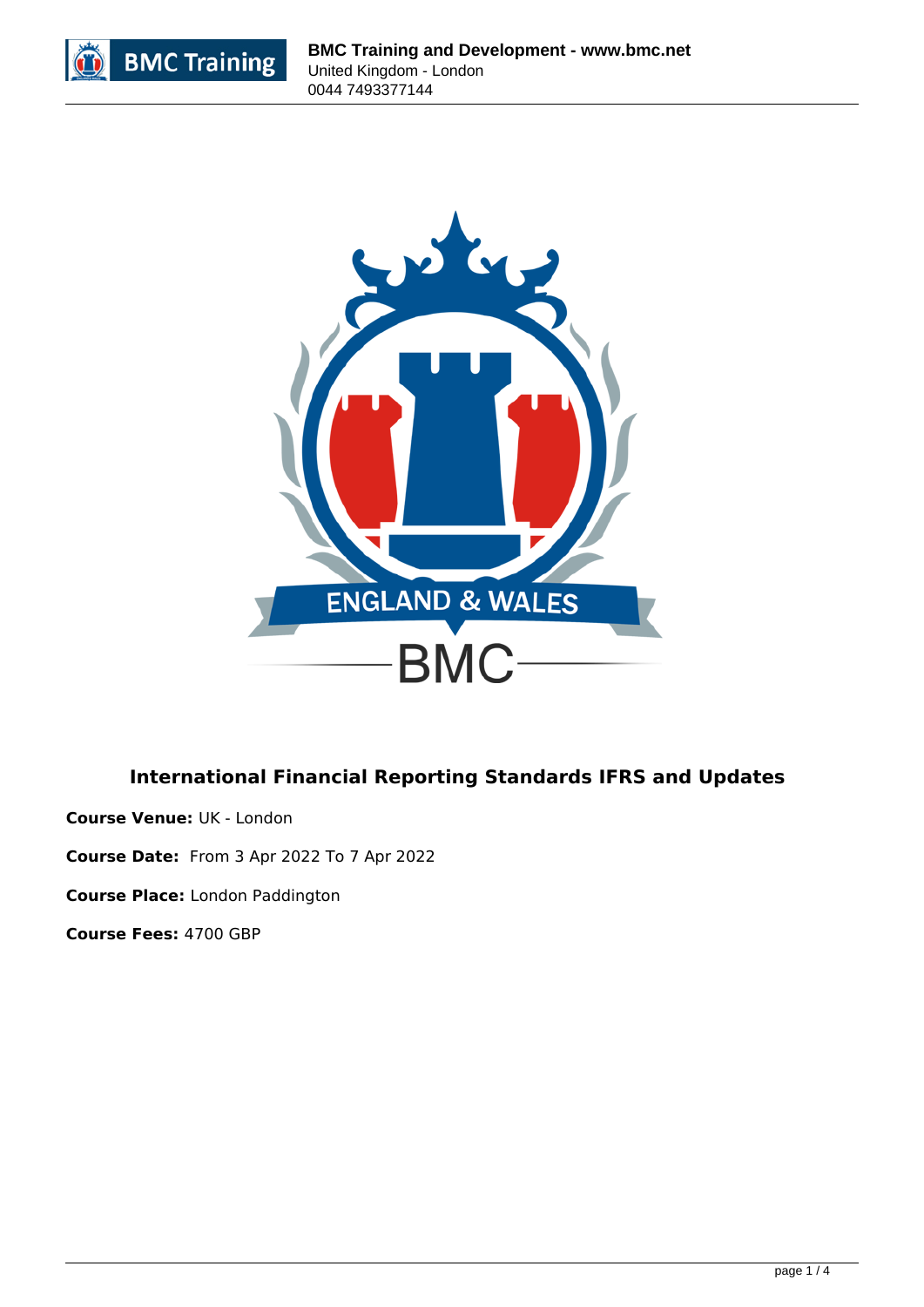

# **Introduction**

The diminishing differences between generally accepted accounting principles (GAAP), principally established by the Financial Accounting Standards Board (FASB), and international financial reporting standards (IFRS), as established by the International Accounting Standards Board (IASB", is narrowing at a faster pace. IFRS are now the world's most widely accepted and applied accounting standards with more than 100 countries now requiring or permitting their use.

During this comprehensive programme participants will obtain an understanding of the following bodies of knowledge:

- The basic concepts of accounting and financial reporting disclosures and varying reconciling and non-reconciling differences between GAAP and IFRS
- The scope, structure, contents and components of IFRS compliant financial statements, including underlying assumptions and related footnotes disclosures
- Measurement and recognition of the various elements of international accounting principles and standards, including transition concerns
- Revenue recognition and financial reporting requirements

## **Objectives**

As a result of completing this programme, all participants will improve their knowledge, understanding and analytical skills in terms of IFRS in terms of the following benefits:

- Understanding the current and potential future requirements of IFRS, including the final prospects and timetable for the convergence of GAAP and IFRS
- Applying standards in accordance with their requirements in terms of preparing IFRS compliant financial statements, including the selection of appropriate accounting policies and related footnote disclosures
- Understanding the recognition and measurement principles as delineated within the IASB's Framework and comprehending their application within each accounting standard
- Defining and applying the transition process to IFRS and identifying the first-time exemption as well as exceptions relating to the financial statements of a transitioning organization
- Examining accounting standards that either require or permit the use of fair value measurement (including comparisons to U.S. Financial Accounting Standards Nos. 157 and 159), determining fair value measurements and financial statement recognition issues and presentation

## **Contents**

## **Day One**

## **Evolution of International Accounting Standards**

- International Financial Reporting Standards ('IFRS")
	- Introduction, History and Overview of Existing and Future Standards
	- Roles of the Various Accounting Standards Setting Bodies
	- Objectives and Structure of the International Accounting Standards Board ("IASB")
- Framework, Demand and Adoption of IFRS
- Convergence
	- o Introduction and Historical Overview
	- o Issues, Benefits and Problems of Convergence
	- o IASB/FASB Projects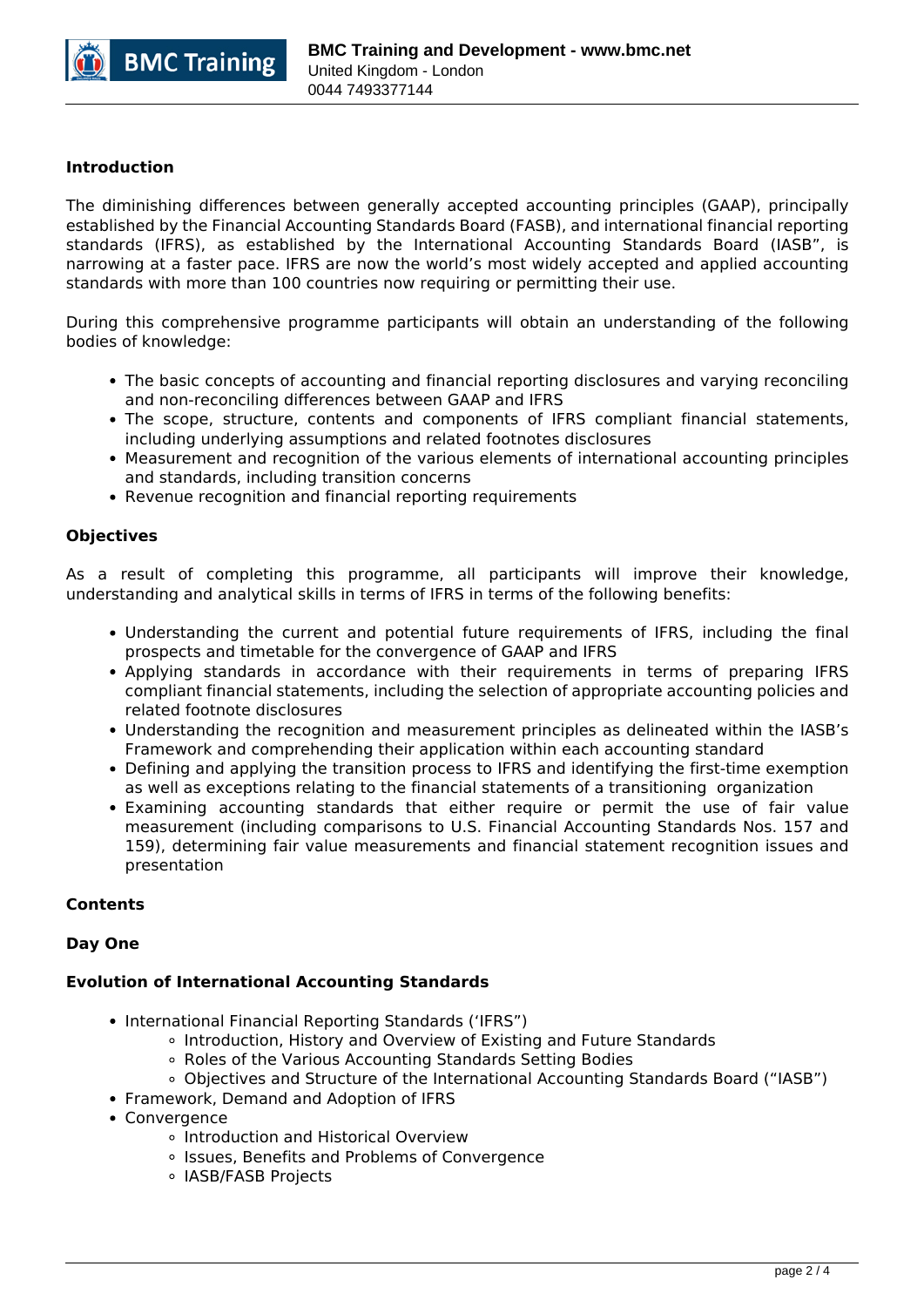

U.S. SEC Adoption Timeline and Activities

## **Day Two**

# **Structural Framework for the Preparation and Presentation of Financial Statements**

- Purpose and Objectives, including Financial Statement Audit Impact
- Scope, Structure and Content of IFRS Financial Statements
- Accounting Policies and Underlying Assumptions
- Components of Financial Statements, including Qualitative Characteristics
- Measurement and Recognition of the Elements of Financial Statements
- Transition Concerns and Transition Plan Elements

# **Day Three**

# **Preparation and Presentation of IFRS Financial Statements**

- Structure and Content of Both General and Specific Elements of Financial Statements
	- $\circ$  IAS 1
	- Balance Sheet
	- Income Statement
	- Presenting Either a Statement of Changes In Equity or a Statement of Recognized Income or Expense ("SORIE")
	- Statement of Cash Flow
	- Consolidation Criteria and Requirements
- Notes to Financial Statements and Related Disclosures
- Revenue Recognition and Reporting Requirements

# **Day Four**

## **Conversion Preparation to IFRS**

- Examining Substantive Differences in Disparate Accounting Treatments
	- <sup>o</sup> Inventory
	- Fixed Assets
	- Valuation
	- Revaluation
	- Depreciation
	- Deferred Taxes
	- Contingencies
- Performing Thorough Assessments
	- Technical Accounting and Tax Implications and Risks
	- Supporting Established Processes and Infrastructure Considerations
	- Adopting Implementation Plans
- Conversion Issues and Concerns
	- Technical Accounting and Tax Conversion Issues
	- Designing Supporting Processes and Infrastructure Features
	- Developing Revised Organization Plans and Change Strategies
- Conversion Maintenance
	- Implementing Support Processes and Infrastructure Features
	- Change Management Execution Strategies
	- Conversion Transfers
	- Comparative Analysis of Companies Adopting or Not Adopting IFRS

**Day Five**